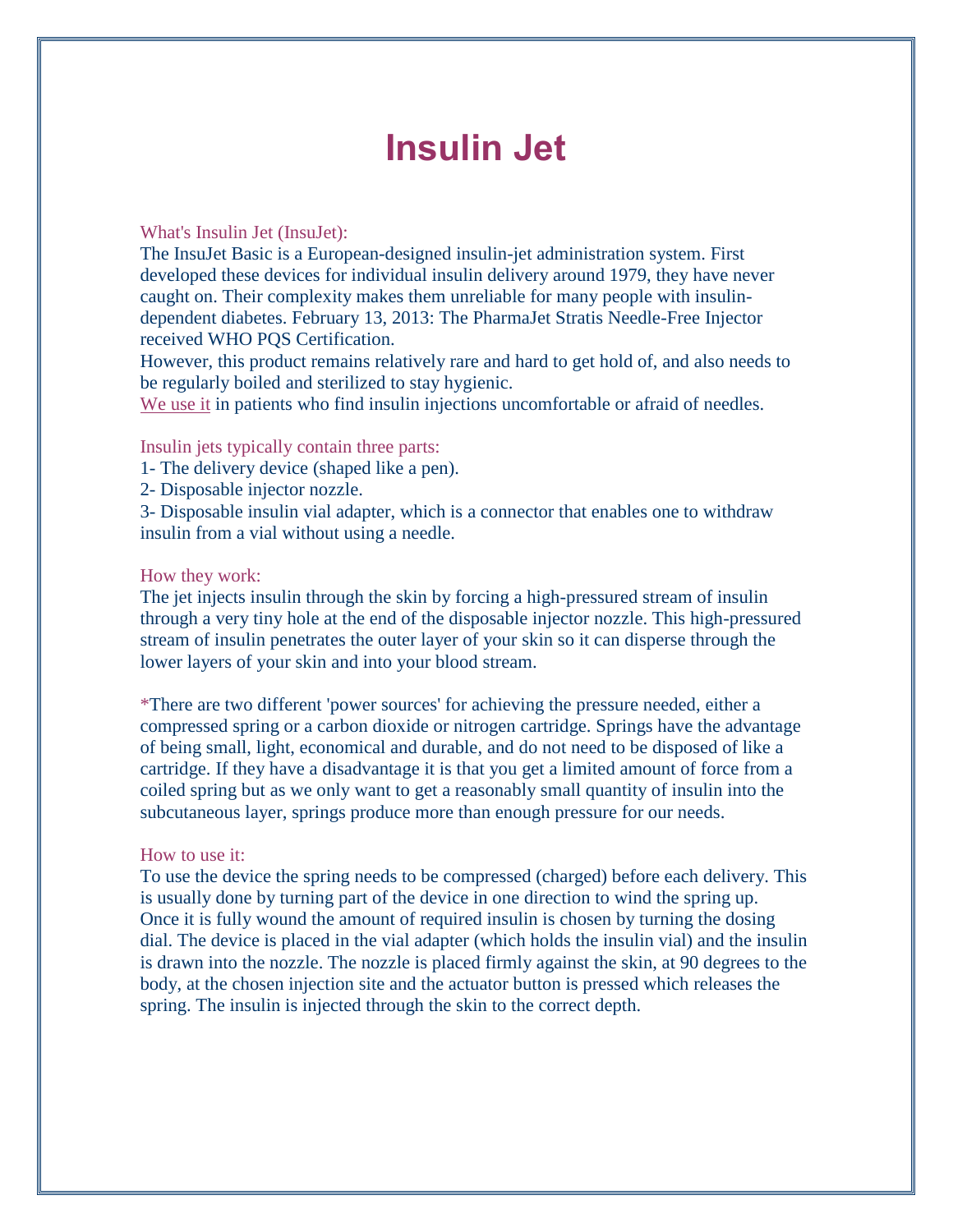#### Advantages:

1- No needle required.

2- Simple to use; just wind, dial, fill and inject.

3- Flexible, They can be used with all brands of U-100 insulin in standard 10 ml vials.

4- No disposal problems because there are no 'sharps' involved.

5- Versatility - Due to the ability in some brands to change nozzles a single device can be adjusted to suit different peoples needs in relation to skin thickness.

6- Produce a better spread of insulin into the subcutaneous tissue.

7- The insulin automatically goes to the correct depth, no more decisions needed on what length needle to use and no chance of intra-muscular injections.

8- Speed of injection.

#### Disadvantages:

1- Cost, Compared to syringes the initial cost of these devices is high.

2- Bruising.

3- They are not widely used so the disposable bits can be more difficult to find.

4- Sterilization issues.

5- Some people do not like the noise the injector makes when it delivers its insulin.

#### Efficacy:

- The jet injection of insulin before each meal could bring about better control of blood glucose than could thrice daily syringe injection of insulin.

- Higher plasma free insulin level after 30 min of insulin jet injection

- The decline in free insulin concentration is slower than other method.

#### Cost:

The insulin jet itself can cost anywhere from \$200 to \$700 in the United States. You also have to purchase the replacement injector nozzles and insulin adapters.

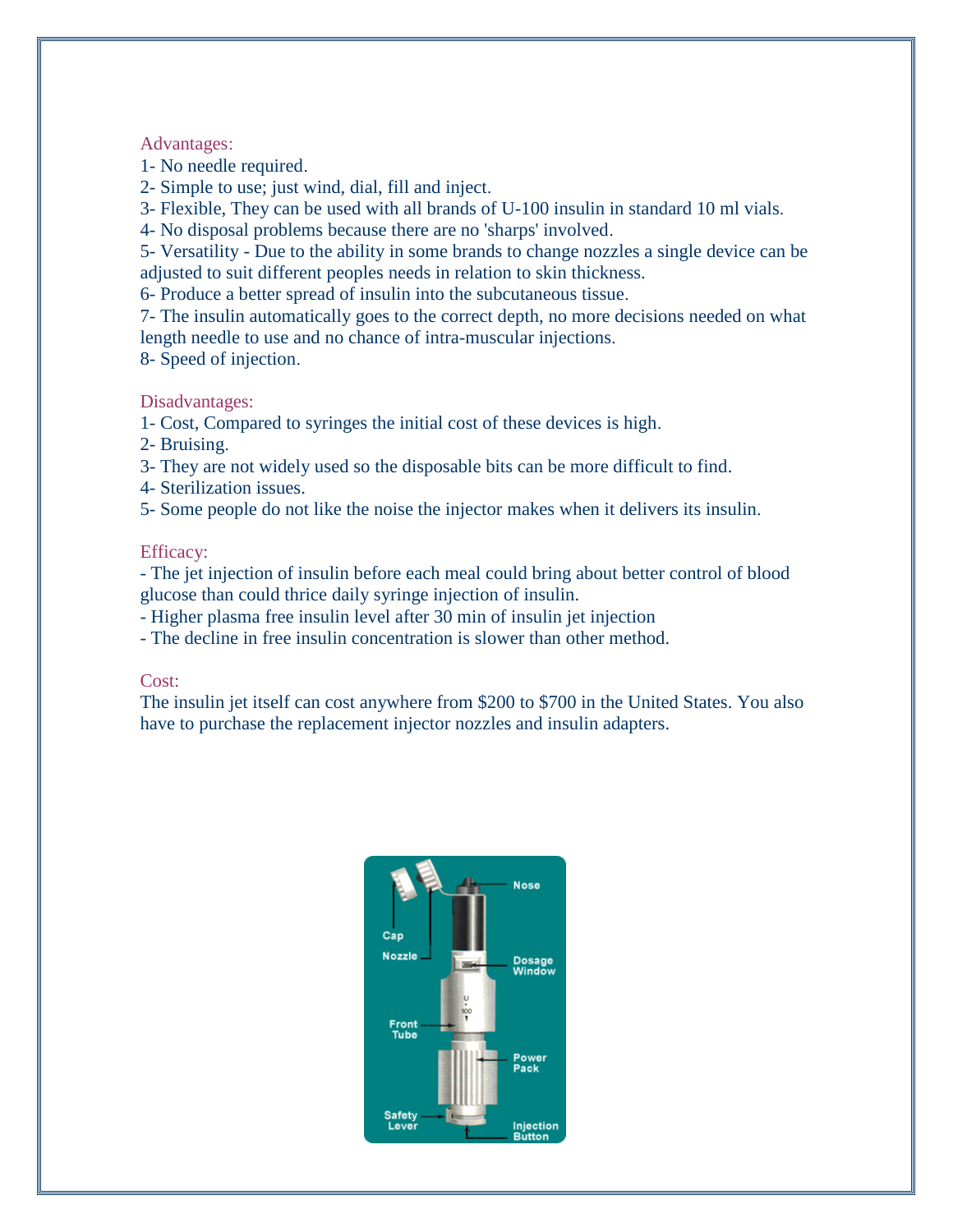#### 1. Reset Power Pack



Turn Power Pack to<br>the right (clockwise)<br>until a slight click is<br>heard and/or a red<br>"X" is seen in the<br>Dosage Window

#### 2. Attach Insulin to Nose



Turn injector upside<br>down while attaching<br>vial (as shown)

Vial adapter must be<br>attached to insulin vial<br>before loading

3. Load Insulin



Hold injector so that<br>the insulin vial is on top.

Tap vial to remove<br>air bubbles.

Turn Power Pack to<br>the left (counter<br>clockwise) until the<br>correct dosage<br>appears in window.

Units may also be measured by counting the tactile cues.

#### 4. Remove Insulin Vial

Turn injector upside<br>down again before removing insulin vial.

Reattach nozzle to nose.

#### 5. Adjust Comfort Setting

**Rotate Power Pack<br>back to the right to<br>achieve the desired** ×.

comfort setting. **IMPORTANT:** One of our customer

care partners will help<br>determine which settings are best for you.

## 6. Inject

Hold injector<br>perpendicular to<br>injection site.

Press nozzle on skin<br>to create slight<br>indentation.

Slide safety lever to<br>the left.

Depress button to<br>inject.

Hold injector in<br>position<br>approximately 10<br>seconds after<br>injecting.